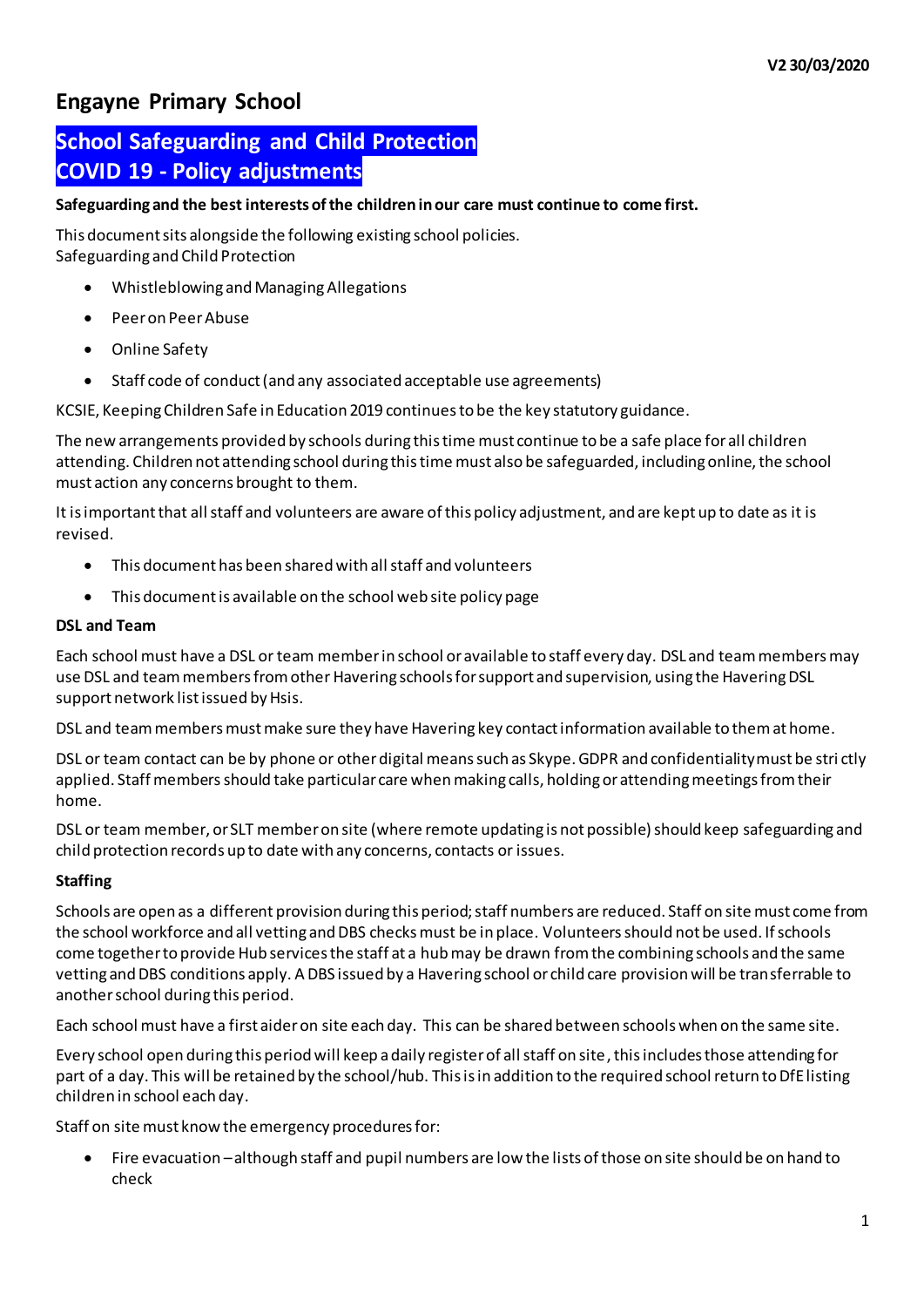- Site evacuation –schools should check that their external place of refuge is still available. This would be a very unusual and exceptional circumstance, but a place of safety should be identified.
- Internal lockdown –staff and children are likely to be spending time in an area of the school that is not as familiar to them. Staff should identify internal locations where they could seek safety with the children in the event of a lockdown.

## **Safeguarding and Child Protection record keeping**

If children move from their school to a hub provision at another school the DSL/team member should contact the DSL/team member at the Hub school to make them aware of a current safeguarding/child protection case, and ensure contact details for the child, family and professionals working with the child are shared. If appropriate parts of the CP record should be shared with the DSL/team at the Hub school. Confidentiality must apply. When schools reopen all records from a Hub school must return to and be incorporated into the main child protection record at the host school and DSL to DSL briefing meetings will ensure a clear handover for each child where there has been ongoing or new concerns during this period. The Hub school should not retain any record for children other than their own.

## **Safeguarding and Child Protection processes**

MASH, Social Care and LAC team have issued revised arrangements

## **MASH**

All referrals will be responded to as usual. Partners are not physically located in the MASH and are be working together but remotely.

## **Social Care operating protocol COVID 19 (extract)**

This protocol will be reviewed on a daily basis and will be subject to change.

**Core response team**: There is a Social Care core team available each **day** to respond to statutory requests for services –CIN / CP / LAC. This will be at least 8 social workers, with an additional 8 staff in reserve.

**Statutory meetings:**All meetings should be undertaken by skype video conferencing where possible to avoid physical contact.

**Visits to children:** Where Looked after Children are placed 20 miles or more, social workers and their managers will make the determination whether a skype call (or similar) may be more appropriate at the time of the scheduled visit. Social Care will review this weekly to ensure children are appropriately safeguarded and their welfare needs are met.

Children on CP plans / CIN / LAC have been RAG rated according to risk and need. Frequency of visits and telephone / skype are being agreed by the team.

**Responding to Child Protection enquiries:** Responding to S.47s this is business as usual.

## **Child Protection Conferences and Looked after Child reviews (LAC) (Extract)**

**Conduct of Conferences:** Minimise meetings and unnecessary direct contact. Chairs will invite professionals, parents and the Minute taker to join the Conference by telephone call or Skype, which will be pre-arranged by the Chair and Business Support Officer (BSO). The Chair will make the decision whether to hold one virtual meeting or several over no more than 3 days to obtain the views of the parent(s) and professionals.

**Conduct of Looked after Reviews:** Aim to hold LAC reviews but it will be a paper review utilising conference calls/ Skype with professionals, carers, families and child (ren).

This may not take place in one meeting but several over no more than 3 days. Attempts will be made by the Independent Reviewing Officer (IRO) to speak with the child via skype / telephone dependent on their age, maturity and capability.

IROs will schedule the next LAC review in line with statutory expectations with a view to when the crisis has subsided, at the earliest date, consideration is given on the merits of the review date being brought forward to allow for a full and more comprehensive review can be undertaken.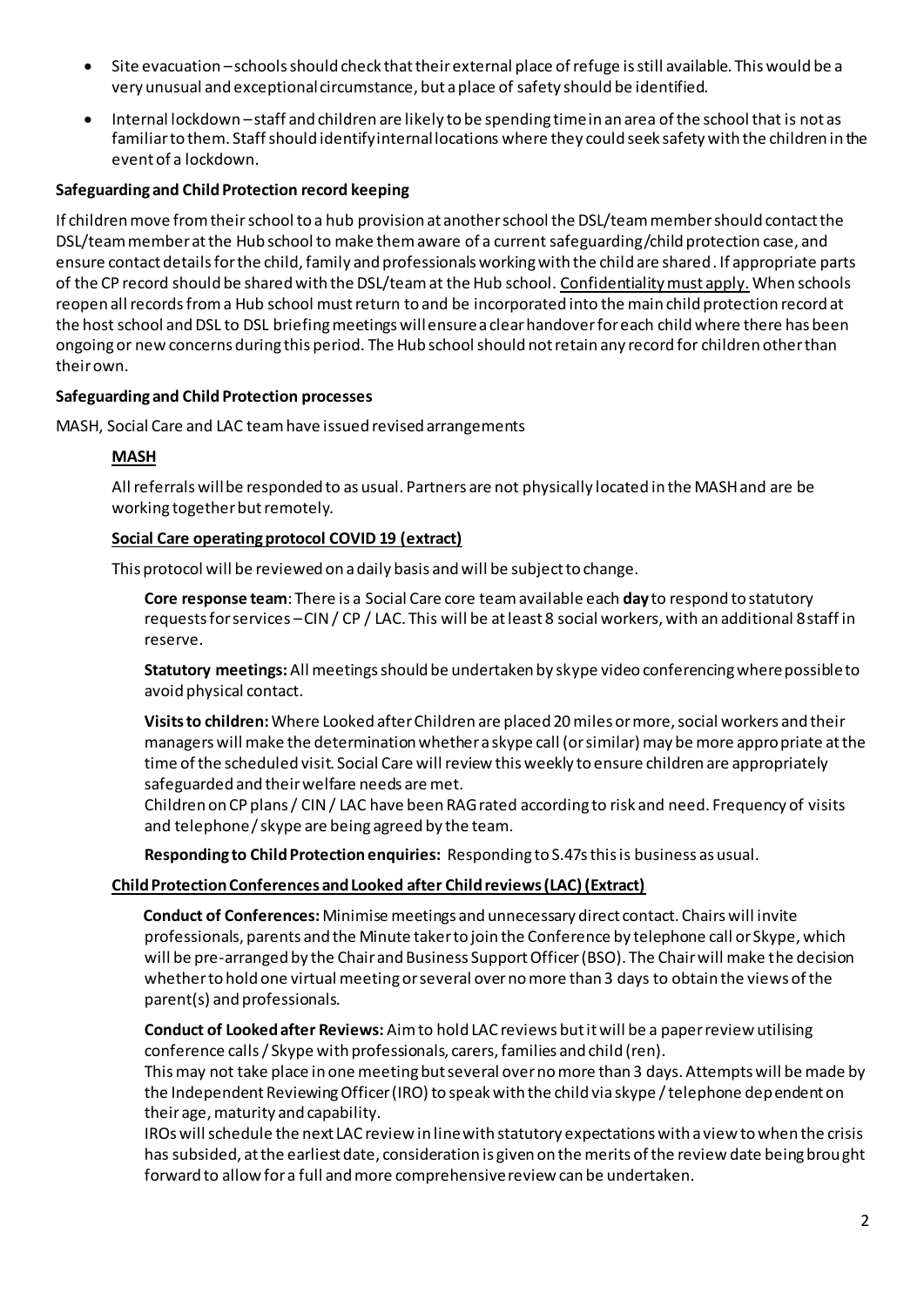## **Keeping in touch with vulnerable children not in school**

Vulnerable children, those with a social worker, not in school should be contacted on a daily basis. This can be by phone or skype for example. This keeping in touch calling could be undertaken by DSL/Team/Pastoral staff who are working from home.

Planned visits to children will alter over time and will be affected by Government requirementsfor everyoneto remain in their homes.

Additional vulnerable children, identified by the school, should be individually risk assessed to decide on type and frequency of contact.

Contact details for parents and carers, and additional emergency contact numbers should be kept up to date.

## **Schools working in clusters or hubs**

The school acting as a hub must

- continue to provide a safe environment
- ensure incoming staff have been appropriately checked –DBS is transferable, the HT or SLT of the partner school must provide written assurance that recruitment and vetting procedures have been followed for all staff working at the hub.
- For incoming children have access to the child's
	- o EHC
	- o CiNor CP plan
	- o PEP for LAC
	- o Social worker details

## **Reporting concerns about children (face to face or via phone, skype or similar)**

Allstaff, in school or working from home must understand how to raise a concern. This should be immediate reporting to the DSL / Team using existing school processes. Staff could (face to face or digitally)

- Talk to a DSL/Team member if they are in school
- If DSL/team are not in school go to the SLT memberin school; additionally contact the DSL or team member by phone, skype or similar
- Use counselling / pastoral / Thrive / ELSA practitioners to support a disclosure in school if the DSL/team are not on site.

In school safeguarding and child concern procedures remain the same unless the DSL and team have identified process changes needed during this period to ensure concerns can be raised and logged in school and from home. Any changes to process will be communicated with all staff, in writing. The school will check to make sure all staff have read and understood the process change.

All types of risk and harm will sadly continue, it is important that COVID 19 does not overshadow and stop staff from seeing harm and identifying and raising concerns.

If a school is informed through disclosure or second hand information that peer on peer abuse is alleged, the safeguarding process must be followed.

## **Reporting concerns about adults working with children**

Whistleblowing and Managing Allegations processes must continue to be followed if there are any concerns about the conduct or behaviour of an adultin a school/Hub or online. If the Headteacher of the school/Hub cannot be contacted the concern can be taken straight to the LADO. If the concern is about the Headteacher of the school/hub this should be taken straight to the LADO.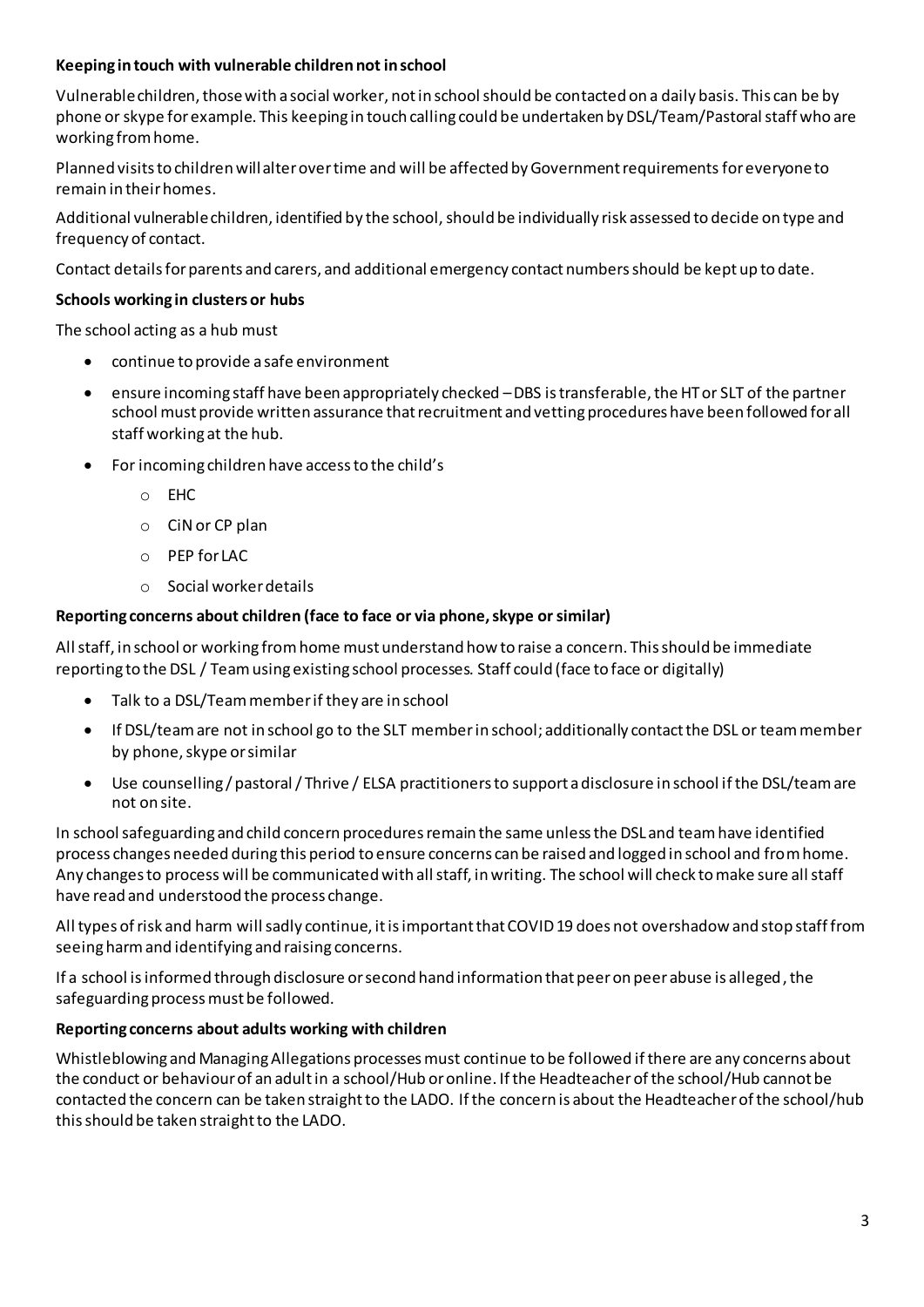## **DSL Training, Staff Training, Interim induction arrangements**

The required DSL and team training every 2 years may lapse during this period ofschool closure. The DSL and team must ensure they have opportunities to keep up to date with risks and issues. This may be through safeguarding newsletters or online training. Training can be updated when schools open and face to face DSL and multi-agency support becomes available again.

Current staff will have attended at least annual whole school training or in year catch up events as part of induction or return to work. If new staff are taken on during this period they should read KCSIE part 1 as part of their induction. Online training opportunities may be used to supplement induction.

## **Mental Heath**

Where the school provides support for children of critical workers and vulnerable children on site and at home, appropriate support for theirmental health and well-being should be in place, this can be an extension of the existing provision in the school. It may, for example, be delivered in school, over the phone or from specialist staff or support services.

## **Key contacts, national and local guidance**

- DSL and Team Mrs Sankey HT DSL / Mr Manifold, Mrs Mackintosh, Mrs Wyman and Mrs Birchall.
- **MASH Team**

01708 433222 (day) 01708 433999 (night) [tmash@havering.gov.uk](mailto:tmash@havering.gov.uk) <https://my.havering.gov.uk/Pages/OnlineForms/Multi-Agency-Referral-form.aspx#Information>

- **LADO** Lisa Kennedy [lado@havering.gov.uk](mailto:lado@havering.gov.uk) 01708 431653
- **Havering CAD team** Social Care: CADDuty - [CADDuty@havering.gov.uk](mailto:CADDuty@havering.gov.uk) Education: SEN - [Sen@havering.gov.uk](mailto:Sen@havering.gov.uk)
- **Havering Virtual School** Headteacher **–** Anita Stewart – anita.stewart@havering.gov.uk
- **Hsis Safeguarding Team** Penny Patterson - [penny.patterson@havering.gov.uk](mailto:penny.patterson@havering.gov.uk) 01708 433829 Michelle Wain - [michelle.wain@havering.gov.uk](mailto:michelle.wain@havering.gov.uk) 01708 431650 Carol Rockey - [carol.rockey@havering.gov.uk](mailto:carol.rockey@havering.gov.uk) 01708 431651
- **Online Safety** Amanda Jackson – [Amanda.jackson@havering.gov.uk](mailto:Amanda.jackson@havering.gov.uk) Dave Smith - [dave.smith@havering.gov.uk](mailto:dave.smith@havering.gov.uk)
- KCSIE Keeping Children safe in Education 2019 <https://www.gov.uk/government/publications/keeping-children-safe-in-education--2>
- DfE Coronavirus (COVID-19): safeguarding in schools, colleges and other providers [https://www.gov.uk/government/publications/covid-19-safeguarding-in-schools-colleges-and-other](https://www.gov.uk/government/publications/covid-19-safeguarding-in-schools-colleges-and-other-providers/coronavirus-covid-19-safeguarding-in-schools-colleges-and-other-providers)[providers/coronavirus-covid-19-safeguarding-in-schools-colleges-and-other-providers](https://www.gov.uk/government/publications/covid-19-safeguarding-in-schools-colleges-and-other-providers/coronavirus-covid-19-safeguarding-in-schools-colleges-and-other-providers)
- DfE Coronavirus (COVID-19): guidance on vulnerable children and young people [https://www.gov.uk/government/publications/coronavirus-covid-19-guidance-on-vulnerable-children-and](https://www.gov.uk/government/publications/coronavirus-covid-19-guidance-on-vulnerable-children-and-young-people/coronavirus-covid-19-guidance-on-vulnerable-children-and-young-people)[young-people/coronavirus-covid-19-guidance-on-vulnerable-children-and-young-people](https://www.gov.uk/government/publications/coronavirus-covid-19-guidance-on-vulnerable-children-and-young-people/coronavirus-covid-19-guidance-on-vulnerable-children-and-young-people)
- DfE Mental Health and Behaviour in schools <https://www.gov.uk/government/publications/mental-health-and-behaviour-in-schools--2>